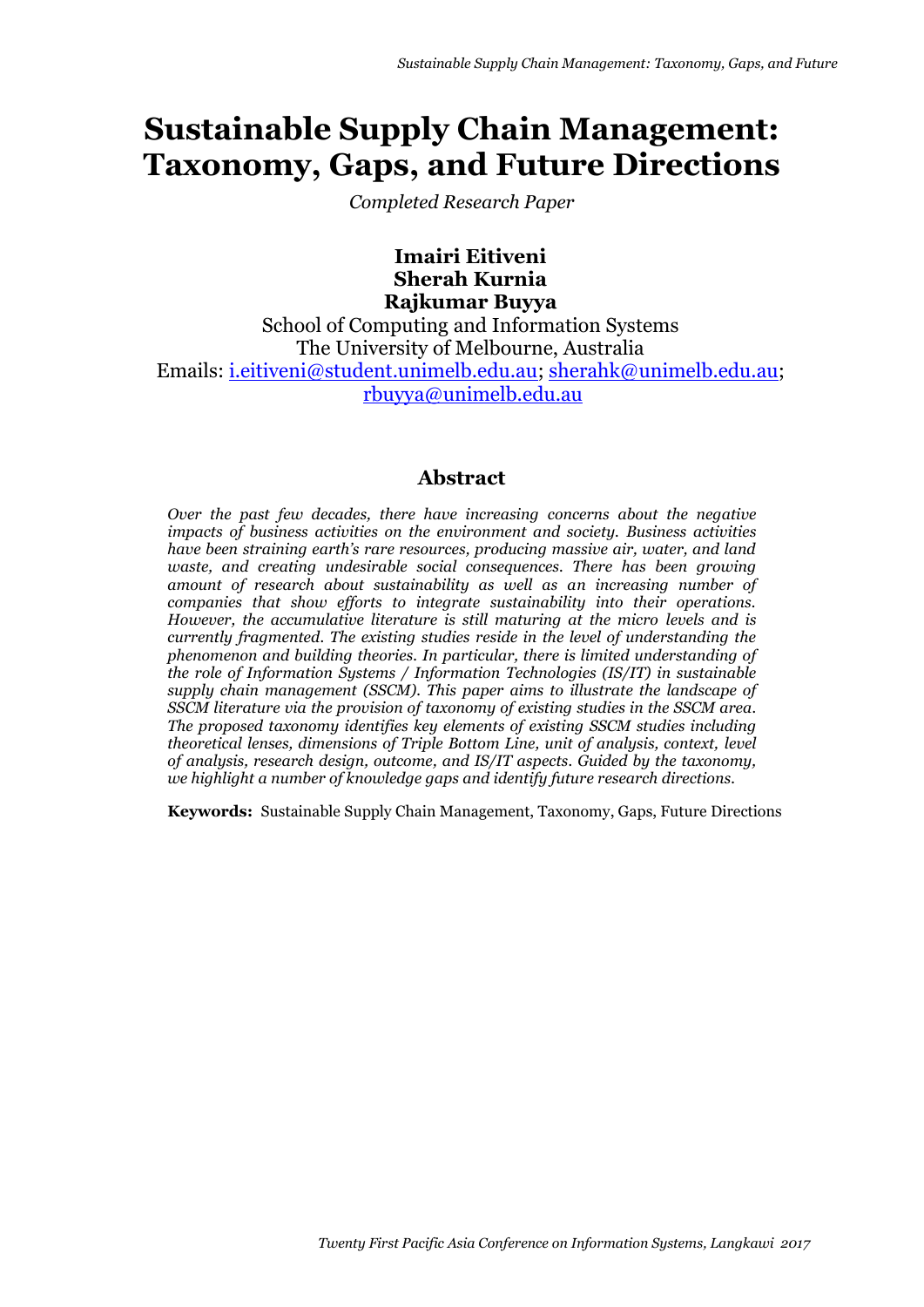# **Introduction**

There is no single company that can operate and survives by itself. It depends on a network of interconnected businesses that aims to provide products and services to end customer. The management of this network is called supply chain management (Cetinkaya et al. 2011). Supply chain management consists of storage and movement of raw materials, work in process inventory, and finished goods from point of origin to point of consumption. The movement of products and services to where they are most valued are mostly driven by economic goals. However, there are also the environment and social implications. For example, transporting goods contributes to pollution and congestion. Food production requires earth's rare resources: land and water. Additionally, the economic objective to obtain profit as much as possible by reducing cost may potentially conflict with worker's right in the form of underpayment, inadequate working condition or child labor. There is growing recognition of the importance of efficient and effective supply chain by considering negative impacts to the environment and society. This resulted in growing pressure from the governments, customers, shareholders, and other parties for the supply chain to be sustainable (Morali and Searcy 2012; Gopal and Thakkar 2016)).

There are several other factors driving the emergence of sustainability practices. As customer becoming more aware of sustainability issues, companies feel the need to have a positive image by engaging in environmentally and socially responsible behaviour (Morali and Searcy 2012; McPhee 2014). They also want to discourage the government to introduce other costly regulations related with sustainability (Porter and Linde 1995). This leads to a growing number of studies in the area of sustainable supply chain management (SSCM) as well as an increasing number of companies that show efforts to integrate sustainability into their activities. However, the accumulative literature is still maturing at the micro levels. The existing literature resides in the level of understanding the phenomenon and building theories. Various aspects of the supply chain have been analysed, some by using theories adapted from other disciplines. In particular, limited studies have given adequate attention to the IS/IT aspect within the SSCM.

This study presents a comprehensive taxonomy of SSCM literature and serves as an enhancement to previous literature-based studies (e.g. Seuring and Müller 2008; Carter and Rogers 2008; Ashby et al. 2012). Both Seuring and Müller (2008) and Carter and Rogers (2008) include papers published until 2007 only. Ashby et al. (2012) provide a more comprehensive coverage of the literature published between 1983 and 2011. While these previous studies have offered useful insights into the development of studies in the SSCM area, a more updated review is necessary since the SSCM studies are growing quite substantially in the last few years. As shown in Figure 1, our review indicates that 65% of papers included in this paper were published after 2011. Furthermore, none of these previous studies presented comprehensive taxonomy covering all key aspects in the SSCM literature neither did they consider the IT/IS aspect. This paper, therefore, enhances those previous studies by including papers that have not been covered previously and proposing a more comprehensive taxonomy to illustrate the current landscape of SSCM literature and to improve the understanding of existing SSCM studies. Guided by the proposed taxonomy, the knowledge gaps have been identified and future directions are proposed.

In the next section, we briefly define the term SSCM and then describe the methodology used in our literature search and analysis. Then we present and explain the SSCM taxonomy. Finally, we outline a number of gaps identified from our literature analysis, propose recommendation for future research and conclude the paper.

# **Sustainable Supply Chain Management (SSCM)**

There are various definitions of sustainability in supply chain management. Most of them were derived from sustainability development concept by World Commission on Environment and Development as 'development that meets the needs of the present without compromising the ability of future generations to meet their needs' (Linton et al. 2007). (Carter and Rogers 2008) proposed another definition of sustainability in SCM as "the strategic, transparent integration and achievement of an organization's social, environmental, and economic goals in the systemic coordination of key inter-organizational business processes for improving long-term economic performance."

Definition from Carter and Rogers (2008) addresses social, environmental, and economic goals in the business processes. This concept is well known as Triple Bottom Line which is first coined by John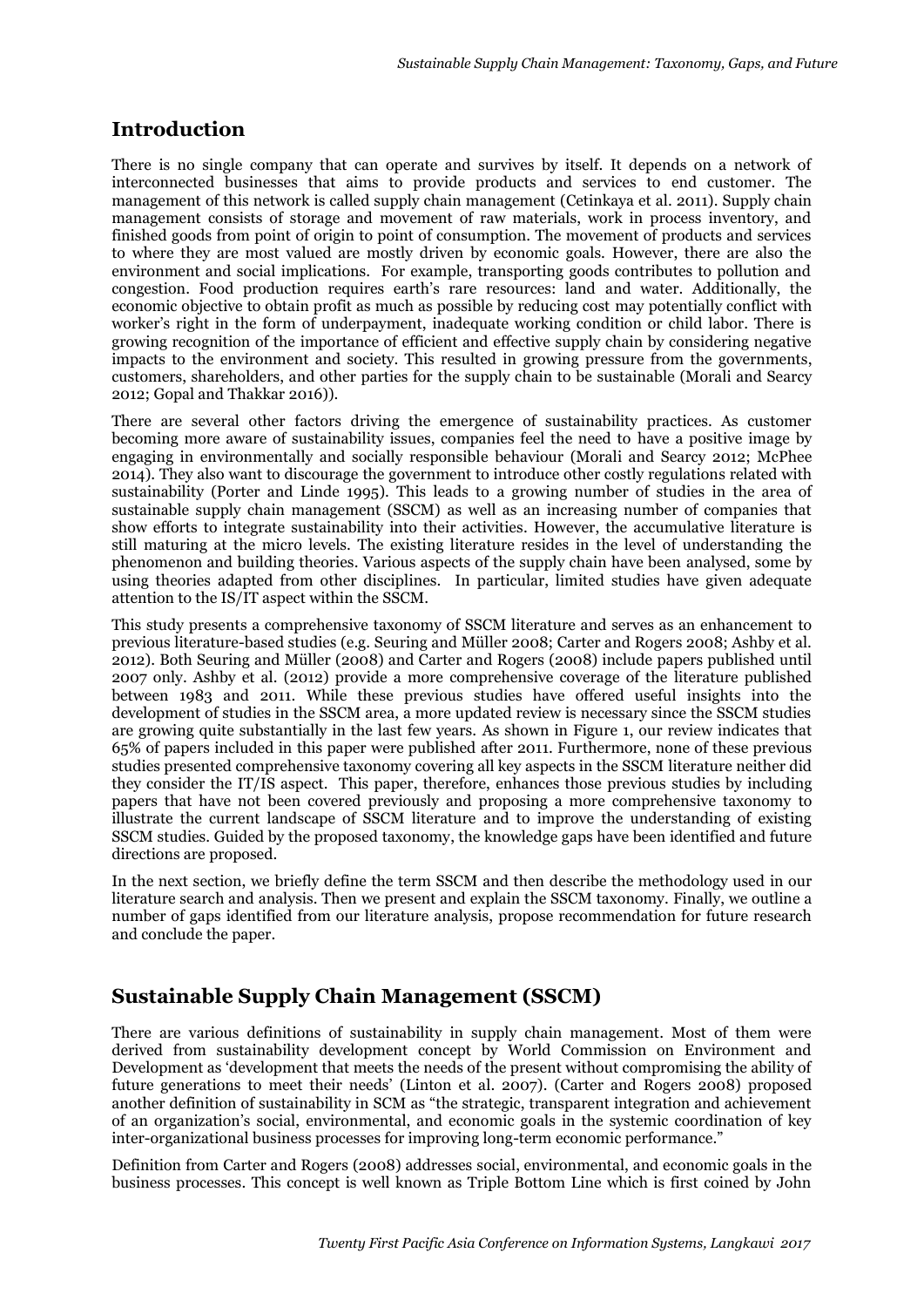Elkington (1999). The Triple Bottom Line states that business should consider three dimensions in their business processes including profit, people, and the planet. Profit is the traditional measures of profit and loss in business, while planet and people relate to how environmentally and socially responsible one business is. It is the goal of sustainability concept to simultaneously integrate social, environment, and economic in business (Gold et al. 2009).

# **Methodology**

This study followed systematic literature review approach proposed by Webster and Watson (2002). The literature review process started with searching in the leading journals. This methodology was chosen due to its generalizability which can be applied to a systematic literature review in any field. The complete steps are as follow:

- 1. Identifying leading journals in information systems and supply chain management.
- 2. Conducting the search by using "Sustainable Supply Chain Management", as a keyword.
- 3. From scanning the papers retrieved from the previous step, the additional keywords were collected. They were: supply chain sustainability, triple bottom line, green supply chain, corporate social responsibility, environmental management, social sustainability, resource-based view, Green IS/IT and Information Systems/Information Technology. The accumulated search from this set of keywords in the aforementioned journals resulted in 3879 papers.
- 4. The next step is setting the criteria for inclusion of the papers. The criteria include those papers that 1) investigate SSCM in organisational context; 2) have a management rather than technical or political focus; and 3) are written in English. Papers which do not meet the criteria were excluded.
- 5. The next step was reading the abstracts of the papers. This step filtered the papers to 35 relevant papers.
- 6. The number of relevant papers was considered small so that we expanded the search process by combining searching in individual journals with research databases.
- 7. We read the abstracts and applied the inclusion criteria to select relevant papers. As Webster et al. (2002) suggested, the review stopped when no new concepts were found. The total relevant papers were 97. These papers were read and analysed thoroughly.

The distribution of publishing year of the papers can be seen in Figure 1. As shown in the figure, the number of papers in SSCM is increasing which indicates the growing interest in this area.



**Figure 1. Number of Relevant Papers by Years**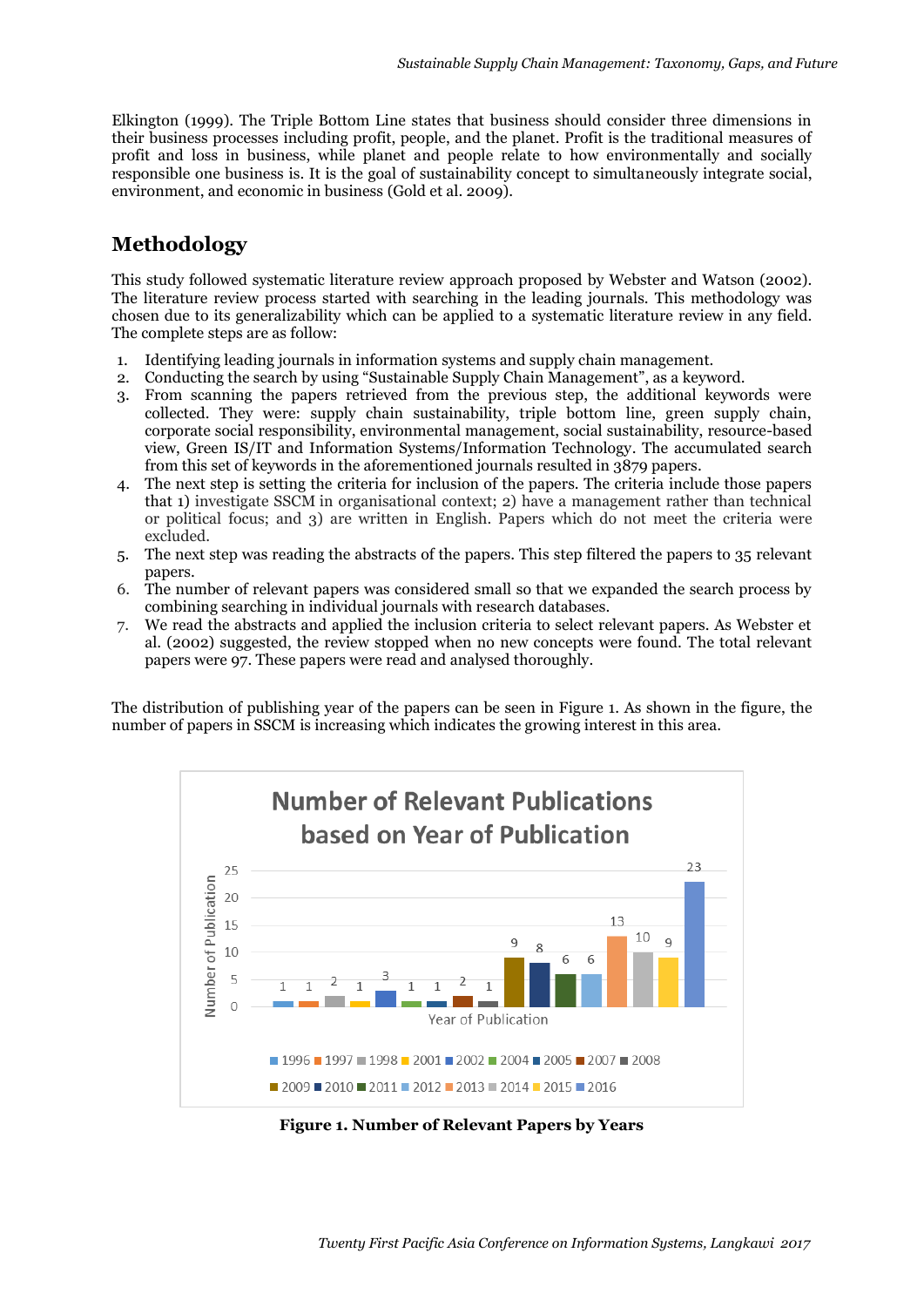## **Taxonomy**

The first level in the taxonomy of SSCM studies consists of theoretical lenses, dimensions of Triple Bottom Line, units of analysis, contexts, levels of analysis, strands, outcomes, and IS/IT aspects. The complete taxonomy can be seen in Figure 2.



#### **Figure 2. Taxonomy of Sustainable Supply Chain Management Literature**

*Twenty First Pacific Asia Conference on Information Systems, Langkawi 2017*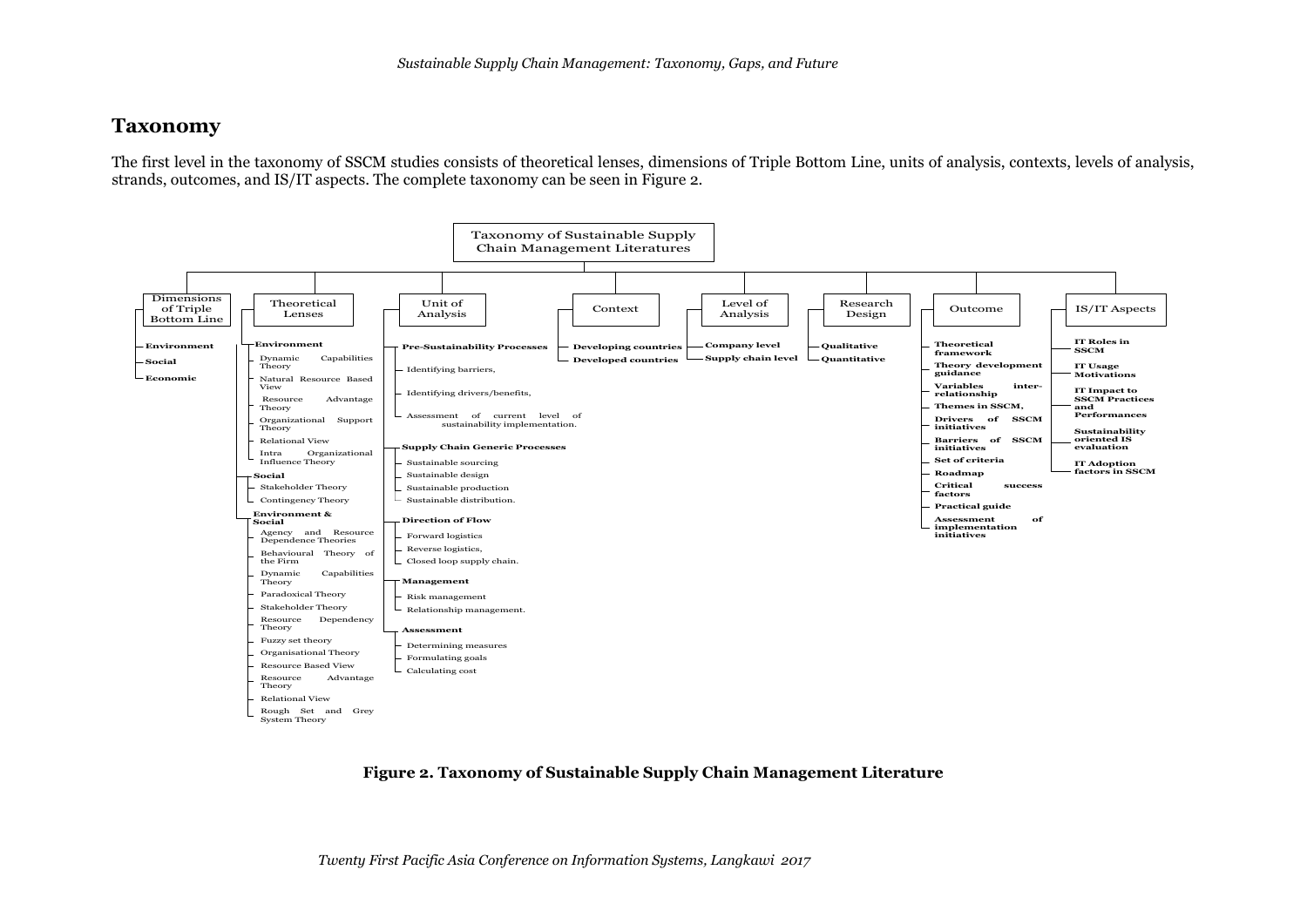## *Dimensions of Triple Bottom Line*

The economic dimension is inherently embedded in most paper. Consequently, papers in SSCM were either emphasized on environment (Cantor et al. 2012; Carter et al. 1998; Golicic and Smith 2013; Green et al. 1996; Hassan et al. 2016; Nair et al. 2016; Pagell et al. 2004; Wichmann et al. 2016); social dimension (Mani et al. 2016; Rodriguez et al. 2016; Thornton et al. 2013); or both (Matthews et al. 2013; Pagell and Wu 2009). Mostly, papers focused on environment aspect of the TBL while social aspect was discussed in a much smaller number of papers.

#### *Theoretical Lenses*

Various theoretical lenses have been used in analysing SSCM phenomenon. Some of them were used to analyse the environment dimension of the TBL while a very limited number of literature investigate theory usage in examining social dimension of the TBL. Several of them used the word "sustainability" without specifically mentioned which dimension they were referring to when using the aforementioned word. Following the same justification as in the Dimensions of TBL section, this paper distinguishes the literature based on its focus on environment, social, or both.

The recap of theories used in the SSCM realm can be seen in Table 1. It consists of the theoretical lenses, along with references in papers and the focus in TBL dimensions. Based on this table, we can conclude that Stakeholder theory is the most utilised theory used to address both social and environmental aspects in the SSCM field.

| <b>TBL Dimensions</b>         | <b>Theoretical Lenses</b>                         | <b>References</b>                                                                               |
|-------------------------------|---------------------------------------------------|-------------------------------------------------------------------------------------------------|
| Environment                   | <b>Dynamic Capabilities Theory</b>                | (Wong 2013; Reuter and Foestl<br>2010)                                                          |
|                               | <b>Natural Resource Based View</b>                | (Masoumik et al. 2014)                                                                          |
|                               | <b>Resource Advantage Theory</b>                  | (Golicic and Smith 2013)                                                                        |
|                               | Organizational Support Theory                     | (Cantor et al. 2012)                                                                            |
|                               | <b>Relational View</b>                            | (Theiben et al. 2009)                                                                           |
|                               | Intra-Organizational Influence Theory             | (Wichmann et al. 2016                                                                           |
| Social                        | Stakeholder Theory, Contingency Theory            | (Thornton et al. 2013)                                                                          |
| <b>Environment</b> and social | Agency and Resource Dependence<br><b>Theories</b> | Hajmohammad and Vachon<br>2012                                                                  |
|                               | Behavioural Theory of the Firm                    | (Kirchoff et al. 2016; Pagell and<br>Wu 2009);                                                  |
|                               | <b>Dynamic Capabilities Theory</b>                | (Foerstl et al. 2015)                                                                           |
|                               | Paradoxical Theory                                | (Matthews et al. 2013)                                                                          |
|                               | <b>Stakeholder Theory</b>                         | (Thornton et al. 2013; Busse<br>2010; Montabon and Pagell<br>2016; Markman and Krause<br>2016); |
|                               | <b>Resource Dependency Theory</b>                 | (Foerstl et al. 2015)                                                                           |
|                               | <b>Fuzzy Set Theory</b>                           | (Govindan et al. 2013                                                                           |
|                               | <b>Organisational Theory</b>                      | (Gopal and Thakkar 2016)                                                                        |
|                               | <b>Resource Based View</b>                        | (Pullman et al. 2009; Paulraj<br>2011)                                                          |
|                               | <b>Resource Advantage Theory</b>                  | (Paulraj 2011)                                                                                  |
|                               | <b>Relational View</b>                            | (Paulraj 2011                                                                                   |
|                               | Rough Set and Grey System Theory                  | (Bai and Sarkis 2010)                                                                           |

Table 1. Various Theoretical Lenses used in SSCM Literature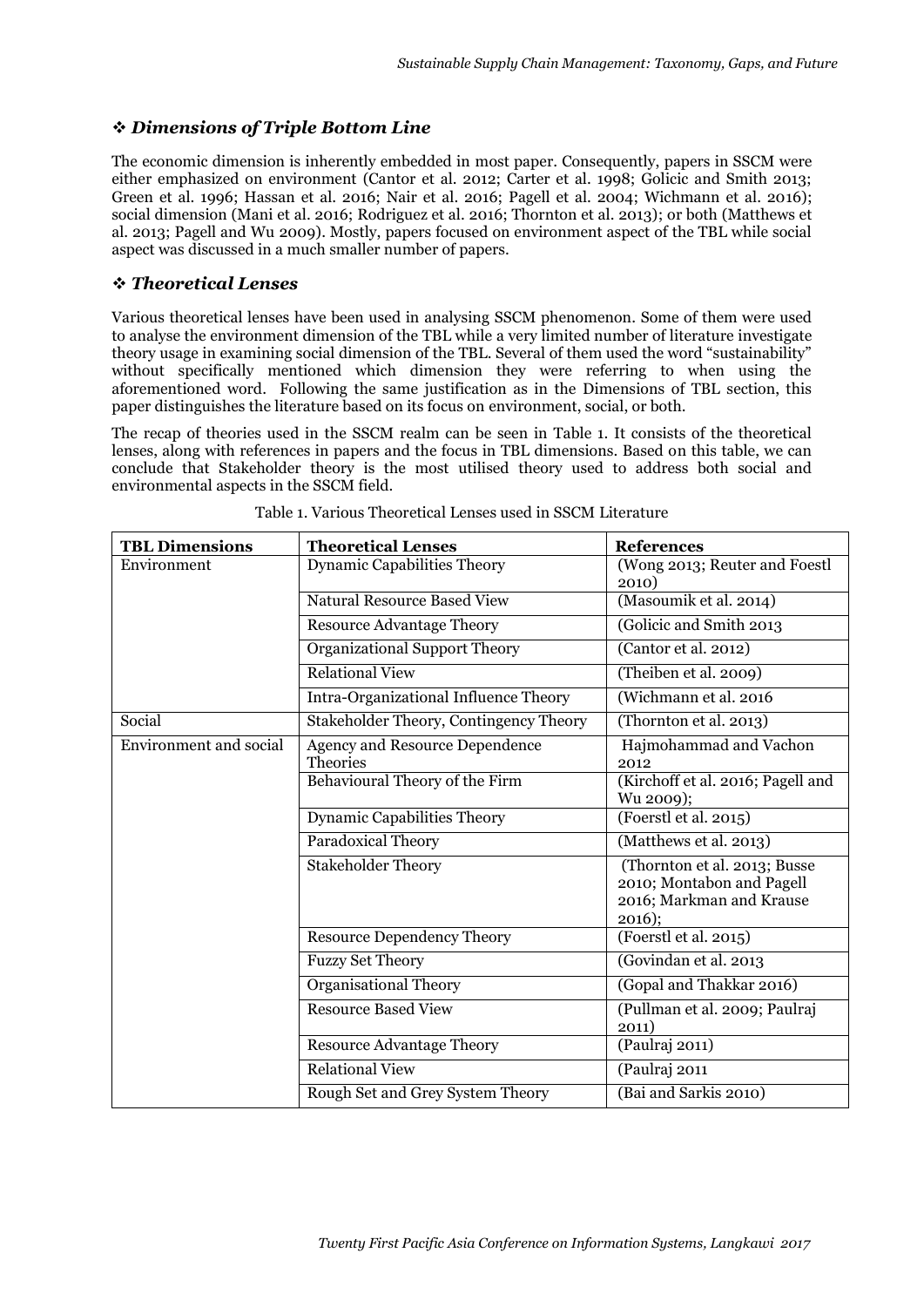## *Units of Analysis*

#### **Pre-Sustainability Processes**

Pre-sustainability processes are set of activities which take place before the actual implementation of sustainability practices. For examples, some studies focus on identifying barriers (Carter and Dresner 2001; Rauer and Kaufmann 2015); identifying drivers/benefits (Rath 2013; Vijayan et al. 2014); and assessment of current level of sustainability implementation (Ahmed and Sundaram 2012).

#### **Supply Chain Generic Processes**

Supply chain generic processes consist of sustainable sourcing, sustainable design, sustainable production, and sustainable distribution (Singhry 2015). One widely researched area in sustainable sourcing is supplier selection (Bai and Sarkis 2010).

#### **Directions of Flow**

The direction of flow is defined by the direction of goods, services, and information throughout the supply chain. The literature is divided into three directions, namely, forward logistics, reverse logistics (Luitel et al. 2014; Vijayan et al. 2014), and both directions referred to as closed loop supply chain (Govindan et al. 2015; Koppius et al. 2014; Yu 2016). Forward logistics is the most common topic in this theme. Thus, unless mentioned otherwise, most papers reviewed were examining forward logistics.

#### **Management**

The management aspect commonly discussed in the SSCM literature are risk management (Tate et al. 2010) and relationship management (Bansal and Mcknight 2009). Relationship management received wide attention since sustainability requires close relationship and collaboration with other members of supply chain.

#### **Assessment**

Assessment aspect in SSCM literature consists of measures, goals, and cost. Several studies discussed how to measure sustainability practices and emphasized on developing goals that consider environmental and social besides economic performance (Carter et al. 1998). Some other literature also discussed the cost of conducting sustainability practices (Pullman et al. 2009).

#### *Contexts*

The studies of sustainability in SCM have been conducted in both developing and developed countries. The sustainability initiatives are dominantly conducted in developed countries such as Canada (Bansal and Mcknight 2009; Morali and Searcy 2012); USA (Pagell et al. 2004; Pullman et al. 2009; Thornton et al. 2013; Wichmann et al. 2016); German (Carter et al. 1998); United Kingdom (Green et al. 1996; Preuss 2005); and Netherlands (Bommel 2011). Studies about sustainability in developing countries are small in number. Several examples are the United Arab Emirates and China (Pagell et al. 2004; Thornton et al. 2013; Zhu and Sarkis 2007); Ecuador (Rodriguez et al. 2016); Malaysia (Hassan et al. 2016; Vijayan et al. 2014; Zakaria et al. 2016); and India (Gopal and Thakkar 2016; Kumar and Rahman 2016; Mani et al. 2016). Overall, the implementation level in developing countries is minimum just for the sake of regulation compliance while companies in developed countries have the greater initiative to move beyond that.

## *Levels of analysis*

Studies in SSCM have two levels of analysis, namely: company level (Golicic and Smith 2013) and supply chain level (Foerstl et al. 2015). In the company level, studies focused on internal processes and motivations in focal companies. The supply chain level studies assessed sustainability across the supply chain and mainly studied how the focal companies can persuade their suppliers and customers to implement sustainability practices (Gimenez et al. 2012). Other studies focused on collaboration among supply chain members to achieve sustainability (Busse 2010; Theiben et al. 2009).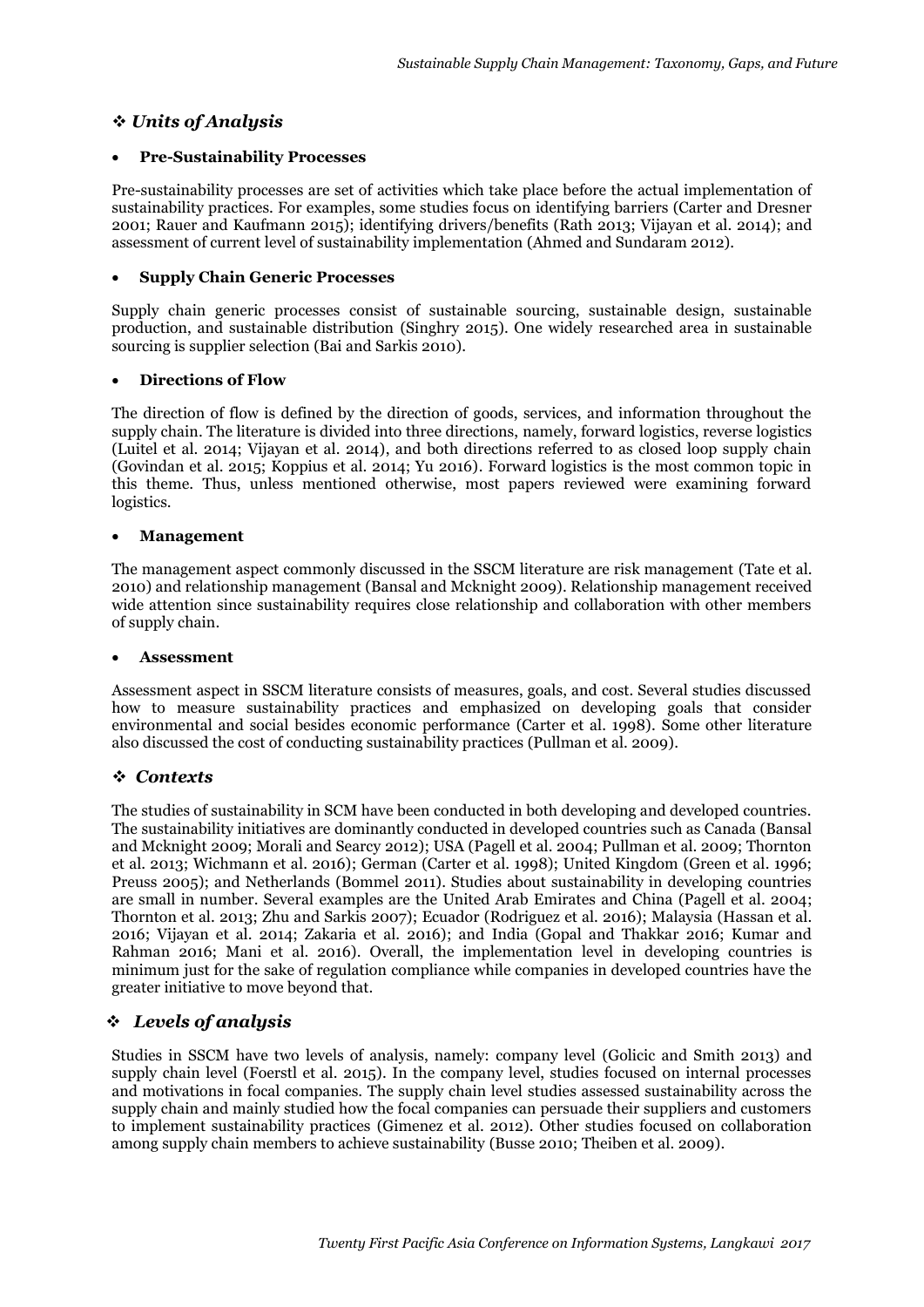## *Research Designs*

Studies in SSCM mostly employed qualitative research design via interview, observation, and document analysis (Kirchoff et al. 2016). Few papers exist that employed quantitative research design (Zhu and Sarkis 2007). One paper utilized mixed methods approach (Pullman et al. 2009).

#### *Outcomes*

Most of the outcomes of the papers in SSCM literature are theoretical in nature. For examples, (Rodriguez et al. (2016) proposed a theoretical framework to identify resources needed for supplier development in enhancing social sustainability. Matthews et al. (2013) suggested alternative theory development in SSCM by problematizing current assumptions in SSCM, while Zhu and Sarkis (2007) investigated the relationship between institutional pressures and green supply chain practices and performance. Other studies addressed different aspects such as themes in SSCM (Tate et al. 2010), drivers and barriers of SSCM initiatives (Foerstl et al. 2015), a set of criteria to measure sustainability performance of a supplier (Kannan and Tan 2002), and a roadmap to guide transformation towards sustainable business management (Ahmed and Sundaram 2012). A very limited papers proposed theoretical contribution and then validated it by empirical study. One example is a study by (Ageron et al. 2012) that proposed a theoretical framework in sustainable supply management and validated it via questionnaires sent to French companies. There are other few papers that offer practical guide and assessment of implementation initiatives (Jefferson et al. 2014; McPhee 2014).

## *IS/IT Aspects*

Most of the papers in SSCM literature only use IS/IT as a software for research data analysis, such as Lisrel (Paulraj 2011). Only small number of studies have explored IS/IT as the focal point in the SSCM realm. A number of them studied the roles of IS/IT in SSCM, which can be classified based on (Dao et al. 2011) that consists of Automate, Informate, Transform, and Infrastructure. The most significant role of IS/IT identified is to provide information sharing capability among supply chain partners to ensure traceability and transparency in either forward or reverse logistics (Informate) (Schniederjans and Hales 2016). Another prominent topic of IS/IT in SSCM is the impact of IS/IT to SSCM practices and performances. All literature found are showing positive impact of IT/IS to SSCM practices and performances, in terms of improved collaboration among supply chain partners (Schniederjans and Hales 2016), enhanced sustainability capabilities (Dao et al. 2011), sustained economic growth and reduced GHG emissions (Dedrick 2010), and various operational benefits that ultimately lead to better economic and environment performances (Schniederjans and Hales 2016). In addition, Piotrowicz and Cuthbertson (2009) recommend organizations to include sustainability objectives in IS evaluation while Tong et al. (2012) investigated factors that affect the IS/IT adoption in SSCM practices.

# **Gaps in SSCM Literature and Future Direction**

In general, current research in SSCM is focused on understanding the emerging phenomenon of sustainable supply chains management and developing theory while not informing practice significantly. There is a lack of research in term of tangible outputs such as model or framework to inform sustainable practices. There is also a lack of research explaining how IT can contribute to sustainability effort in SCM. This section outlines the gaps that exist in each category of the taxonomy along with future directions about how to address these gaps. Identifying gaps and recommending future directions are crucial to guide interest in researching this area.

## *Dimensions of TBL*

Compared to environmental dimension, social dimension is significantly limited. Numerous studies adopted Triple Bottom Line as a measurement for sustainability while only environment dimension is measured. Even when both were discussed, the emphasis was on environmental rather than social practices/principles. Studies on social dimension mostly focused on specific practices or areas rather than a comprehensive view. This is due to the ambiguity to measure the benefits of the social dimension while environment dimension provides more tangible benefits. Even in the case of managers who acknowledge the relevance of considering social aspect, many of them have little to no knowledge about how to materialise social aspect in various activities (Maignan and Hillebrand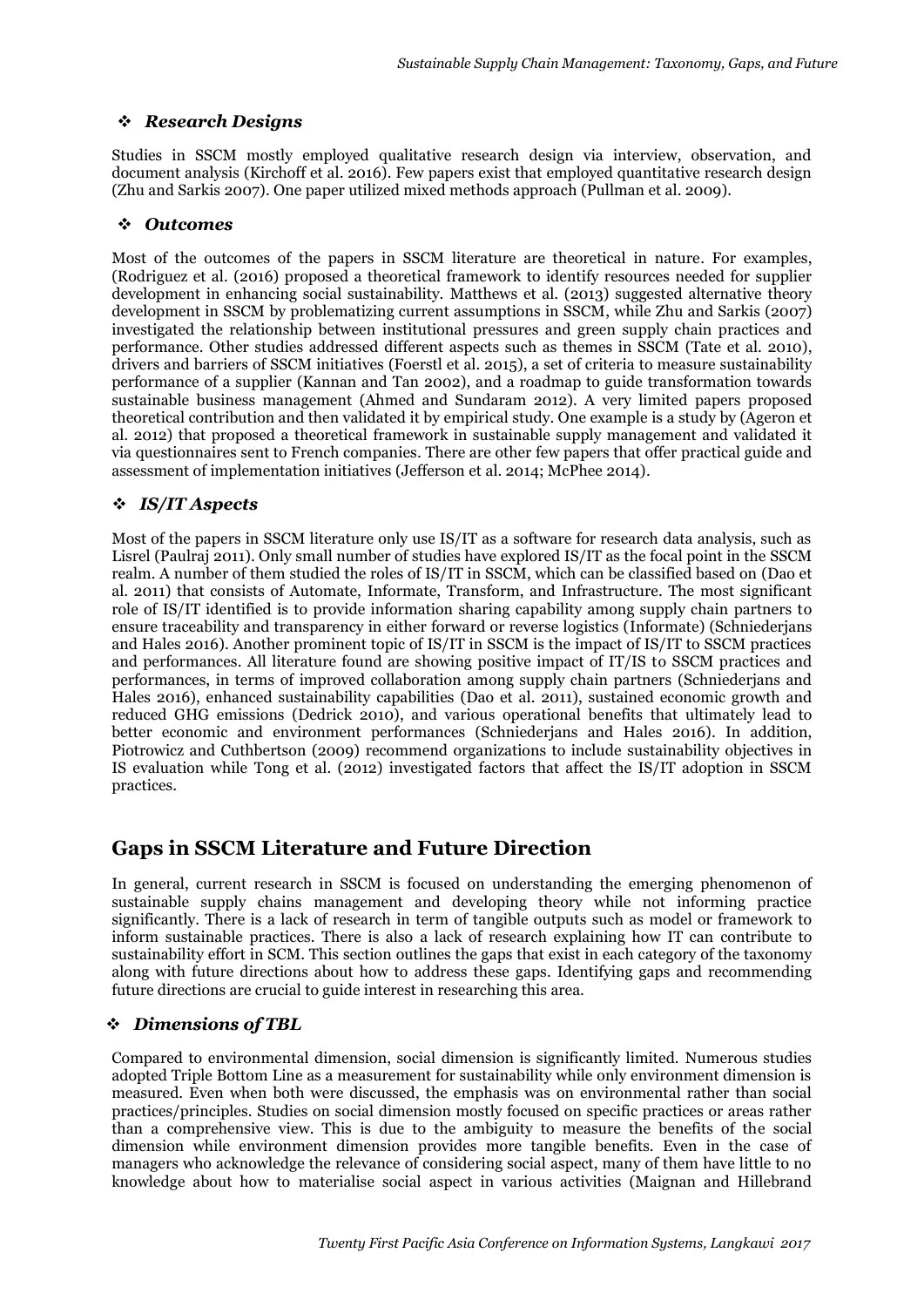#### 2002).

The literature in SSCM has been measuring the relationship between environmental and economy and between social and economy dimensions separately and calculating the effects on different scales. Far too little attention has been paid to the interaction between environment and social as well as the inter-relationship among the three dimensions. There is an indication of synergy between these two important dimensions of sustainability although there is no indication on how to achieve it in the key areas of supply chain. The analysis of the link between both environment and social dimensions to firm's performance has been relatively scanty.

More work is required to explore how to integrate all three dimensions in measuring sustainability in SCM. Furthermore, future research should aim to explore social dimension including how to support and measure it. More research is also required to analyse the link between environmental and social performance to economic performance.

## *Theoretical Lenses*

Various theoretical lenses have been employed in analysing sustainability in SCM. Each theory was used based on certain justifications. However, there is no comparison about all those theories used in SSCM. Future studies analysing and comparing different theories used in SSCM could lead to better use of those theories. Furthermore, since SSCM is multidisciplinary in nature, employing theories from more diverse fields is a promising area of interest.

## *Units of Analysis*

A supply chain consists of numerous activities and processes. Some activities and processes have received significant attention including sustainable supplier selection and waste reduce/reuse. However, certain aspects have received limited to none attention. In particular, the cradle to cradle concept in SSCM has not been explored much. This concept requires companies to take responsibility to the full life cycles of their products which is also called closed loop supply chain. Unfortunately, only a handful studies (e.g Zhu et al. (2008) and Govindan et al. (2015)) address closed loop supply chain concept. There is also a deficiency of research that investigates the alignment of various supply chain functions and strategies towards sustainability objectives as the majority of studies focus on sustainability in one or several supply chain functions. Future research should aim to address these areas. Future research should aim to develop benchmarks for sustainability in the supply chain, develop a comprehensive model of closed loop supply chain that can inform practice, as well as the alignment of various supply chain functions with sustainability objectives.

## *Contexts*

The number of SSCM studies that consider developed countries as the context is way higher than those in developing countries. Future studies could be taken in developing sustainable initiatives at the national level by considering unique features of each country. Future research to compare the implementation of SSCM in both developed and developing countries would be useful to propose recommendations about how each country can learn from the others to propel their SSCM implementation level.

## *Levels of Analysis*

One company can only be as sustainable as its supply chain. In contrast, the research to date has tended to focus on analysing sustainability in the boundary of one focal company. This limited their ability to examine the sustainability of the entire supply chain. Furthermore, many companies marketed themselves as environmentally proactive by simply having environmental management systems (EMS). However, this is not entirely true, since EMS are often limited within the organizational boundaries, instead of the whole supply chain (Ashby et al. 2012). More information on the perspective of the entire supply chain would help us establish a greater degree of accuracy on this matter. This is important since the sustainability of a company depends on its supply chain.

#### *Research Designs*

The majority of the existing research utilised qualitative approach. More quantitative studies in the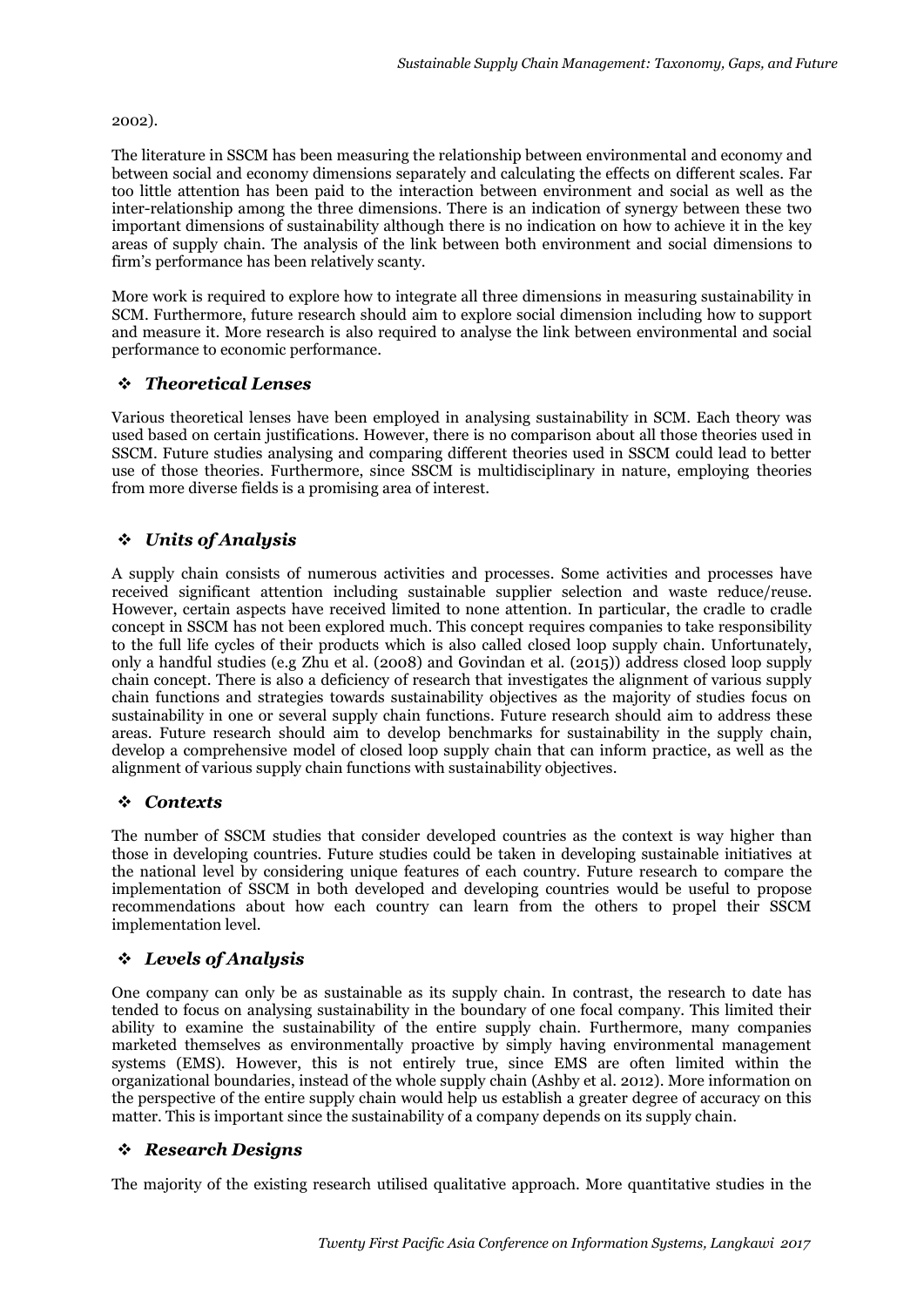themes of decision-making approaches, optimisation, and risk analysis have potential to provide a novel contribution to the field. The emergent phenomena such as big data analytics also have possibilities to unleash new potential.

#### *Outcomes*

No studies are found that provide a detailed benchmark on sustainability initiatives. Organisations evaluate their sustainability practices internally but are not able to compare their performance to competitors nor to conclude how close they are to being truly sustainable. At the organizational levels, the assessment and implementation of sustainability were carried out without benchmark which led to the absence of literature in this area. A comprehensive benchmark can bring high impact in this area.

## *IS/IT Aspects*

The role of IS/IT in affecting and enabling sustainability in supply chain management remains underexplored. To the best of our knowledge, there is no study investigating how to support the formulation, execution, and monitoring the sustainability implementation, nor there is an IS or IT that explore how to combine the environment and social dimensions in supply chains. There is also not enough empirical evidence to generalize the effect of IT/IS in SSCM.

Further investigation on examining and shaping the role of IT in the formulation, communication, execution, monitoring, and controlling the sustainable practices in business is strongly recommended. Considerably, more work will need to be done to determine how IT can support the social dimension in business practices. Further studies investigating available technologies in implementing sustainability, for instances, the use of big data, internet of things, and E-Commerce would be very useful. The use of various decision-making tool and optimisation model could also be beneficial in this field. Further investigation into various IS/IT aspects in SSCM is strongly recommended.

# **Conclusions**

The separation of sustainability from SCM, in general, implying that business and research are disregarding environment and social consequences of their operations and at worst, engaging in nonsustainable or irresponsible behaviours. Supply chain must be managed based on goals and concerns beyond the financial bottom line. This requires changes in supply chain management by omitting the separation of sustainability from SCM practices and engaging in sustainability in day to day basis as well as long-term commitment. This change requires extensive and comprehensive research, and first of all, knowledge about what has been done in the field and pointer to the right direction to move further. This study aims to draw the landscape of ongoing literature by constructing a comprehensive taxonomy of literature in the SSCM realm. The proposed taxonomy consists of attributes such as theoretical lenses, dimensions of Triple Bottom Line, unit of analysis, context, level of analysis, research design, outcome, and IS/IT aspects. In each of these themes, gaps are identified and future directions are presented. Other studies from different fields (for example Human Resources, Environment, or Management) could offer different perspectives. Nevertheless, we believe this study still make a foundational contribution as the latest taxonomy of in SSCM literature as well as providing guidelines for future research in this potential area.

# **Acknowledgements**

We would like to thank Indonesia Endowment Fund for Education (Lembaga Pengelola Dana Pendidikan), Ministry of Finance, The Republic of Indonesia, for providing a scholarship to the first author. We would also like to thank Google PhD Travel Scholarship for providing support to attend this conference.

# **References**

Ageron, B., Gunasekaran, A., and Spalanzani, A. 2012. "Sustainable Supply Management: An Empirical Study," *International Journal of Production Economics* (140:1), pp. 168-182.

Ahmed, M. D., and Sundaram, D. 2012. "Sustainability Modelling and Reporting: From Roadmap to Implementation," *Decision Support Systems* (53:3), pp. 611-624.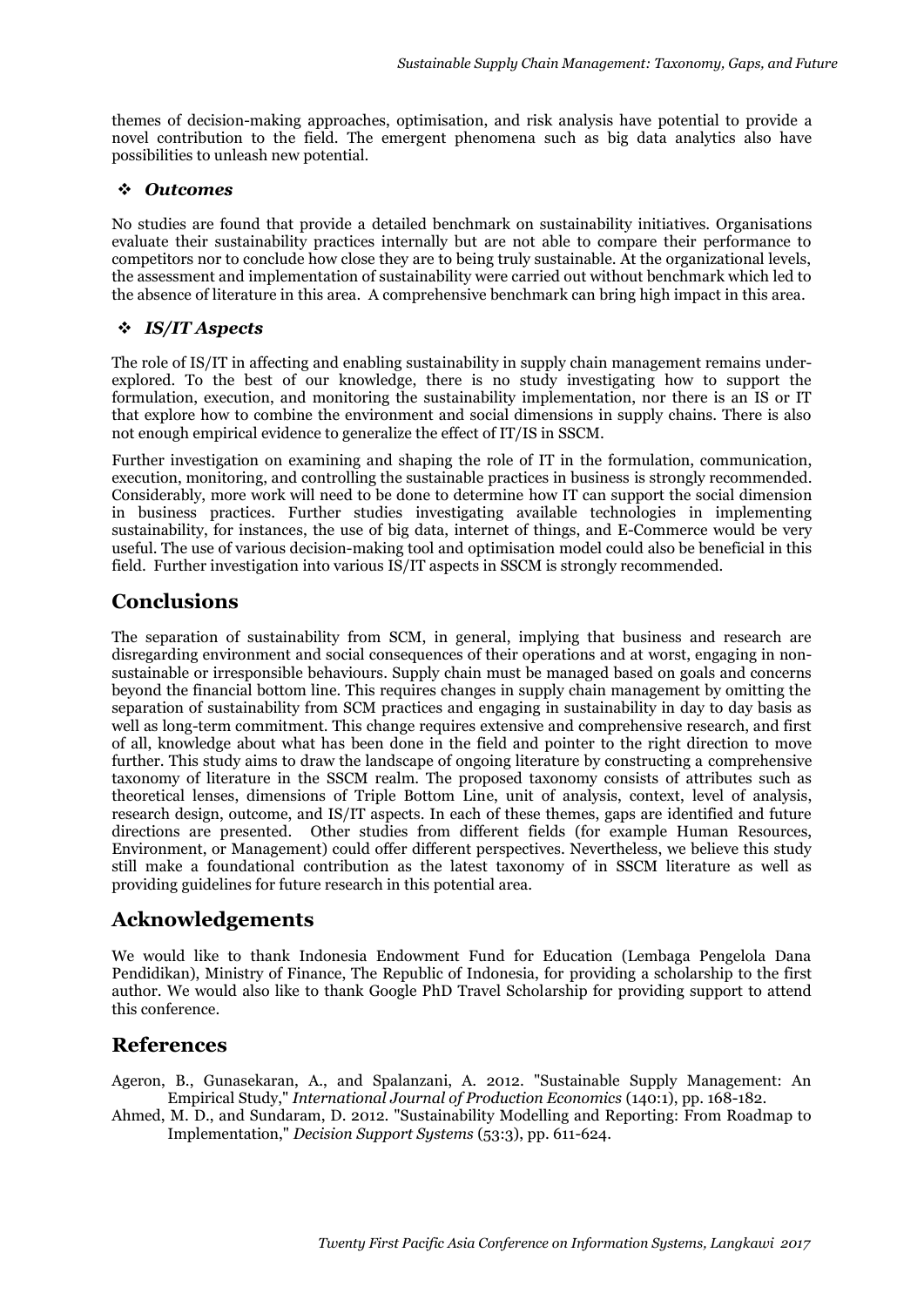- Ashby, A., Wilding, R., Leat, M., and Hudson‐Smith, M. 2012. "Making Connections: A Review of Supply Chain Management and Sustainability Literature," *Supply Chain Management: An International Journal* (17:5), pp. 497-516.
- Bai, C., and Sarkis, J. 2010. "Integrating Sustainability into Supplier Selection with Grey System and Rough Set Methodologies," *International Journal of Production Economics* (124:1), pp. 252- 264.
- Bansal, P., and Mcknight, B. 2009. "Looking Forward, Pushing Back, and Peering Sideways: Analyzing the Sustainability of Industrial Symbiosis," *Journal of Supply Chain Management* (45:4), p. 26.
- Bommel, H. W. M. 2011. "A Conceptual Framework for Analyzing Sustainability Strategies in Industrial Supply Networks from an Innovation Perspective," *Journal of Cleaner Production* (19:8), pp. 895-904.
- Busse, C. 2010. "Doing Well by Doing Good? The Self-Interest of Buying Firms and Sustainable Supply Chain Management," *Journal of Supply Chain Management* (52:2).
- Cantor, D. E., Morrow, P. C., and Montabon, F. 2012. "Engagement in Environmental Behaviors among Supply Chain Management Employees: An Organizational Support Theoretical Perspective," *Journal of Supply Chain Management* (48:3), p. 33.
- Carter, C. R., and Dresner, M. 2001. "Purchasing 'S Role in Environmental Management: Cross-Functional Development of Grounded Theory," *Journal of Supply Chain Management* (37:3).
- Carter, C. R., Ellram, L. M., and Ready, K. J. 1998. "Environmental Purchasing: Benchmarking Our German Counterparts," *International Journal of Purchasing and Materials Management*  $(34:4).$
- Carter, C. R., and Rogers, D. S. 2008. "A Framework of Sustainable Supply Chain Management: Moving toward New Theory," *International Journal of Physical Distribution & Logistics Management* (38:5), pp. 360-387.
- Cetinkaya, B., Cuthbertson, R., Ewer, G., Klaas-Wissing, T., Piotrowicz, W., and Tyssen, C. 2011. *Sustainable Supply Chain Management: Practical Ideas for Moving Towards Best Practice*. Berlin: Springer.
- Dao, V., Langella, I., and Carbo, J. 2011. "From Green to Sustainability: Information Technology and an Integrated Sustainability Framework," *The Journal of Strategic Information Systems*  $(20:1)$ , pp. 63-79.
- Dedrick, J. 2010. "Green Is: Concepts and Issues for Information Systems Research," *Communication of the Association for Information Systems* (27:1).
- Elkington, J. 1999. *Cannibals with Forks. Triple Bottom Line of 21st Century Business*. Oxford, UK: Capstone Publishing
- Foerstl, K., Azadegan, A., Leppelt, T., and Hartmann, E. 2015. "Drivers of Supplier Sustainability: Moving Beyond Compliance to Commitment," *Journal of supply Chain Management* (51:January).
- Gimenez, C., Wilding, R., and Tachizawa, E. M. 2012. "Extending Sustainability to Suppliers: A Systematic Literature Review," *Supply Chain Management: An International Journal* (17:5), pp. 531-543.
- Gold, S., Seuring, S., and Beske, P. 2009. "Sustainable Supply Chain Management and Inter-Organizational Resources: A Literature Review," *Corporate Social Responsibility and Environmental Management*), pp. n/a-n/a.
- Golicic, S. L., and Smith, C. D. 2013. "A Meta-Analysis of Environmentally Sustainable Supply Chain Management Practices and Firm Performance," *Journal of Supply Chain Management*  $(49:2)$ .
- Gopal, P. R. C., and Thakkar, J. 2016. "Analysing Critical Success Factors to Implement Sustainable Supply Chain Practices in Indian Automobile Industry: A Case Study," *Production Planning & Control* (27:12), pp. 1005-1018.
- Govindan, K., Khodaverdi, R., and Jafarian, A. 2013. "A Fuzzy Multi Criteria Approach for Measuring Sustainability Performance of a Supplier Based on Triple Bottom Line Approach," *Journal of Cleaner Production* (47), pp. 345-354.
- Govindan, K., Soleimani, H., and Kannan, D. 2015. "Reverse Logistics and Closed-Loop Supply Chain: A Comprehensive Review to Explore the Future," *European Journal of Operational Research* (240:3), pp. 603-626.
- Green, K., Morton, B., and New, S. 1996. "Purchasing and Environmental Management: Interactions, Policies, and Opportunities," *Business Strategy and the Environment* (5), pp. 188-197.
- Hajmohammad, S., and Vachon, S. 2012. "Mitigation, Avoidance, or Acceptance? Managing Supplier Sustainability Risk University of Manitoba," *Journal of Supply Chain Management* (52:2), pp. 48-66.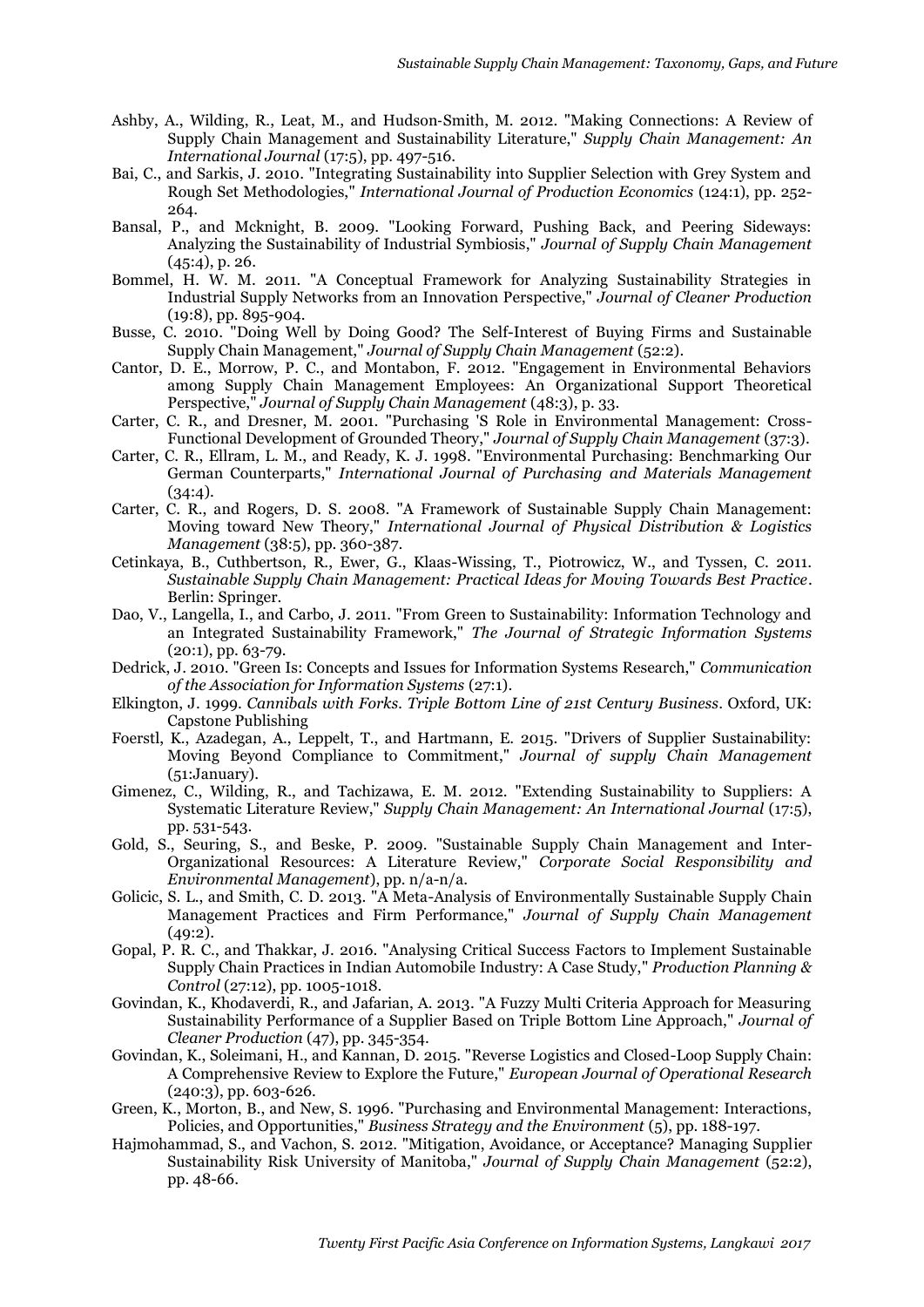- Hassan, M. G., Nordin, N., and Ashari, H. 2016. "Environmental Stewardship Issue among Malaysian Manufacturing Firms," *Journal of Supply Chain Management* (5:2), pp. 36-42.
- Jefferson, F., Jesus, J. D., Jones, E. C., and Ortiz, D. J. 2014. "Evaluating the Economic Impact of Water Regulation and Sustainability on Urban Supply Chain Facility Planning," *Journal of Supply Chain Management* (3:4), pp. 1-12.
- Kannan, V. R., and Tan, K. C. 2002. "Supplier Selection and Assessment: Their Impact on Business Performance," *Journal of Supply Chain Management* (38:4), p. 11.
- Kirchoff, J. F., Omar, A., and Fugate, B. S. 2016. "A Behavioral Theory of Sustainable Supply Chain Management Decision Making in Non-Exemplar Firms," *Journal of Supply Chain Management* (52:January), pp. 41-66.
- Koppius, O., Özdemir-Akyıldırım, Ö., and Laan, E. V. D. 2014. "Business Value from Closed-Loop Supply Chains," *International Journal of Supply Chain Management* (3:4), pp. 107-120.
- Kumar, D., and Rahman, Z. 2016. "Buyer Supplier Relationship and Supply Chain Sustainability: Empirical Study of Indian Automobile Industry," *Journal of Cleaner Production* (131), pp. 836-848.
- Linton, J., Klassen, R., and Jayaraman, V. 2007. "Sustainable Supply Chains: An Introduction," *Journal of Operations Management* (25:6), pp. 1075-1082.
- Luitel, P., Lieckens, K., and Vandaele, N. J. 2014. "Reverse Logistics Supply Chain Network Design : Models and I Issues," *International JOurnal of Supply Chain Management* (3:3), pp. 86-103.
- Maignan, I., and Hillebrand, B. A. 2002. "Managing Socially-Responsible Buying: How to Integrate Non-Economic Criteria into the Purchasing Process," *European Management Journal* (20:6), pp. 641-648.
- Mani, V., Agarwal, R., Gunasekaran, A., Papadopoulos, T., Dubey, R., and Childe, S. J. 2016. "Social Sustainability in the Supply Chain: Construct Development and Measurement Validation," *Ecological Indicators* (71), pp. 270-279.
- Markman, G. D., and Krause, D. 2016. "Theory Building Surrounding Sustainable Supply Chain Management: Assessing What We Know, Exploring Where to Go," *Journal of supply Chain Management* (52:April), pp. 3-11.
- Masoumik, S. M., Abdul-Rashid, S. H., and Olugu, E. U. 2014. "Gaining Competitive Advantage through Strategic Green Supply Chain Management: From a Literature Review Towards a Conceptual Model," *Journal of Supply Chain Management* (3:3), pp. 49-58.
- Matthews, L., Power, D., Touboulic, A., and Marques, L. 2013. "Building Bridges: Toward Alternative Theory of Sustainable Supply Chain Management," *Journal of Supply Chain Management*  $(52:1)$ .
- McPhee, W. 2014. "A New Sustainability Model: Engaging the Entire Firm," *Journal of Business Strategy* (35:2), pp. 4-12.
- Montabon, F., and Pagell, M. 2016. "Making Sustainability Sustainable," *Journal of Supply Chain Management*:April), pp. 11-28.
- Morali, O., and Searcy, C. 2012. "A Review of Sustainable Supply Chain Management Practices in Canada," *Journal of Business Ethics* (117:3), pp. 635-658.
- Nair, A., Yan, T., Ro, Y. K., Oke, A., Chiles, T. H., and Lee, S.-y. 2016. "How Environmental Innovations Emerge and Proliferate in Supply Networks: A Complex Adaptive Systems Perspective," *Journal of Supply Chain Management* (52:2), pp. 66-87.
- Pagell, M., and Wu, Z. 2009. "Building a More Complete Theory of Sustainable Supply Chain Management Using Case Studies of 10 Exemplars," *Journal of Supply Chain Management*:April), pp. 37-56.
- Pagell, M., Yang, C.-L., Krumwiede, D. W., and Sheu, C. 2004. "Does the Competitive Environment Influence the Efficacy of Investments in Environmental Management ?," *Journal of Supply Chain Management* (40:3), p. 30.
- Paulraj, A. 2011. "Understanding the Relationships between Internal Resources and Capabilities, Sustainable Supply Management, and Organizational Sustainability," *Journal of Supply Chain Management* (47:1), p. 19.
- Piotrowicz, W., and Cuthbertson, R. 2009. "Sustainability a New Dimension in Information Systems Evaluation," *Journal of Enterprise Information Management* (22:5), pp. 492-503.
- Porter, M. D., and Linde, C. V. D. 1995. "Green and Competitive Ending the Statement," *Harvard Business Review*:September-October), pp. 120-134.
- Preuss, L. 2005. "Rhetoric and Reality of Corporate Greening: A View from the Supply Chain Management Function," *Business Strategy and the Environment* (14:2), pp. 123-139.
- Pullman, M. E., Maloni, M. J., and Carter, C. R. 2009. "Food for Thought: Social Versus Environmental Sustainability Practices and Performance Outcomes," *Journal of Supply Chain Management* (45:4), p. 38.